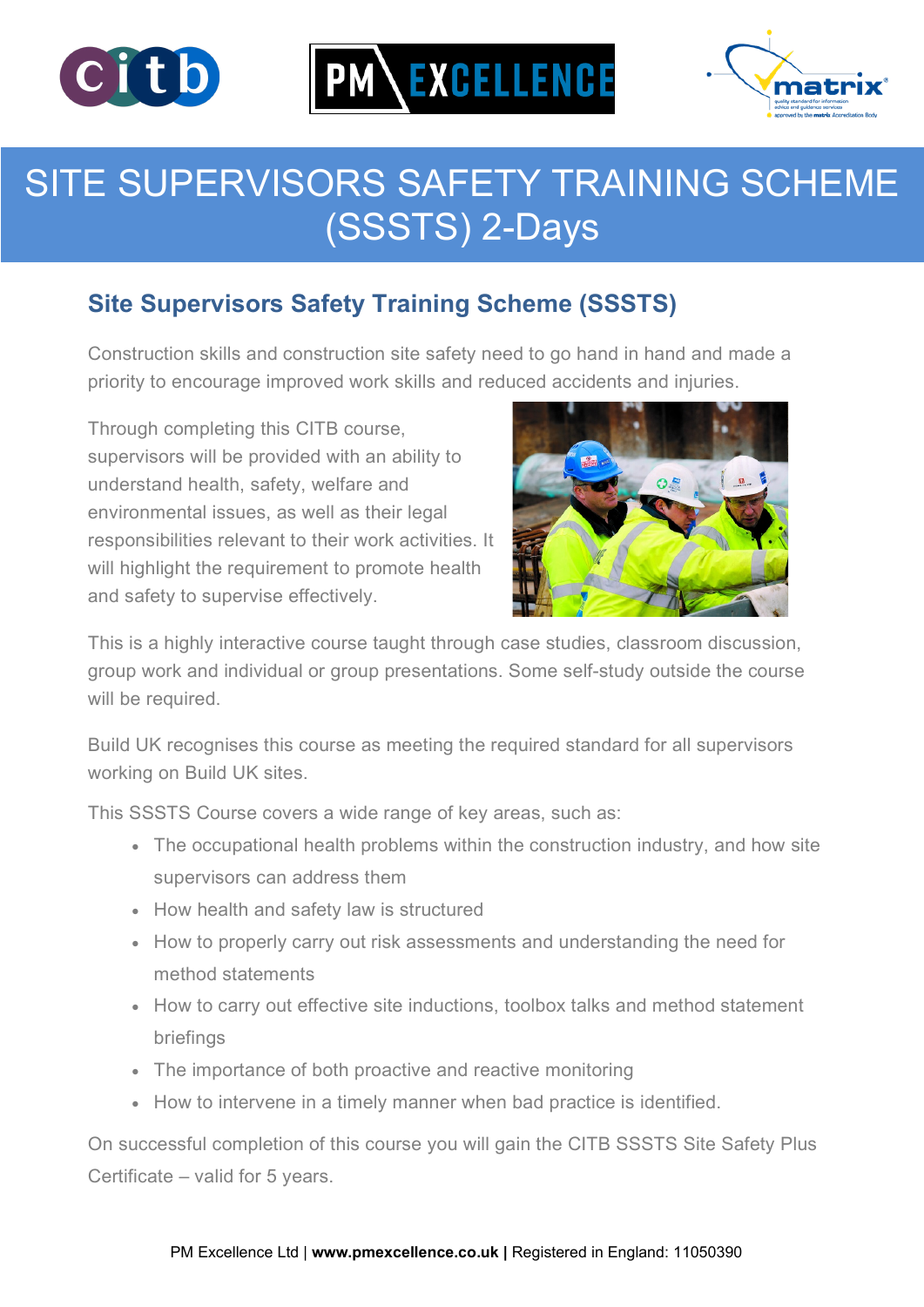

## **EXCELLENCE**





### **Who is it for?**

The course is designed primarily for individuals with supervisory responsibilities on a construction site. This course is ideal for:

- Site Supervisors
- Team leaders
- Foremen
- Gangers
- First line managers.



### **Learning Objectives**

By the end of the course, the delegate will:

- Have gained knowledge and skills in the Health and Safety at Work Act
- Understand how to manage day-to-day challenges
- Have a greater understanding of why they are carrying out their identified duties and what is expected of them on site
- Know how to better contribute to the safety of the workplace.



#### **Course Content**

The content covered by the course includes:

- Fire prevention & control
- Control of hazardous substances
- Construction design management regulations (CDM)
- Working at height
- Personal Protective Equipment (PPE)
- Manual handling
- First aid.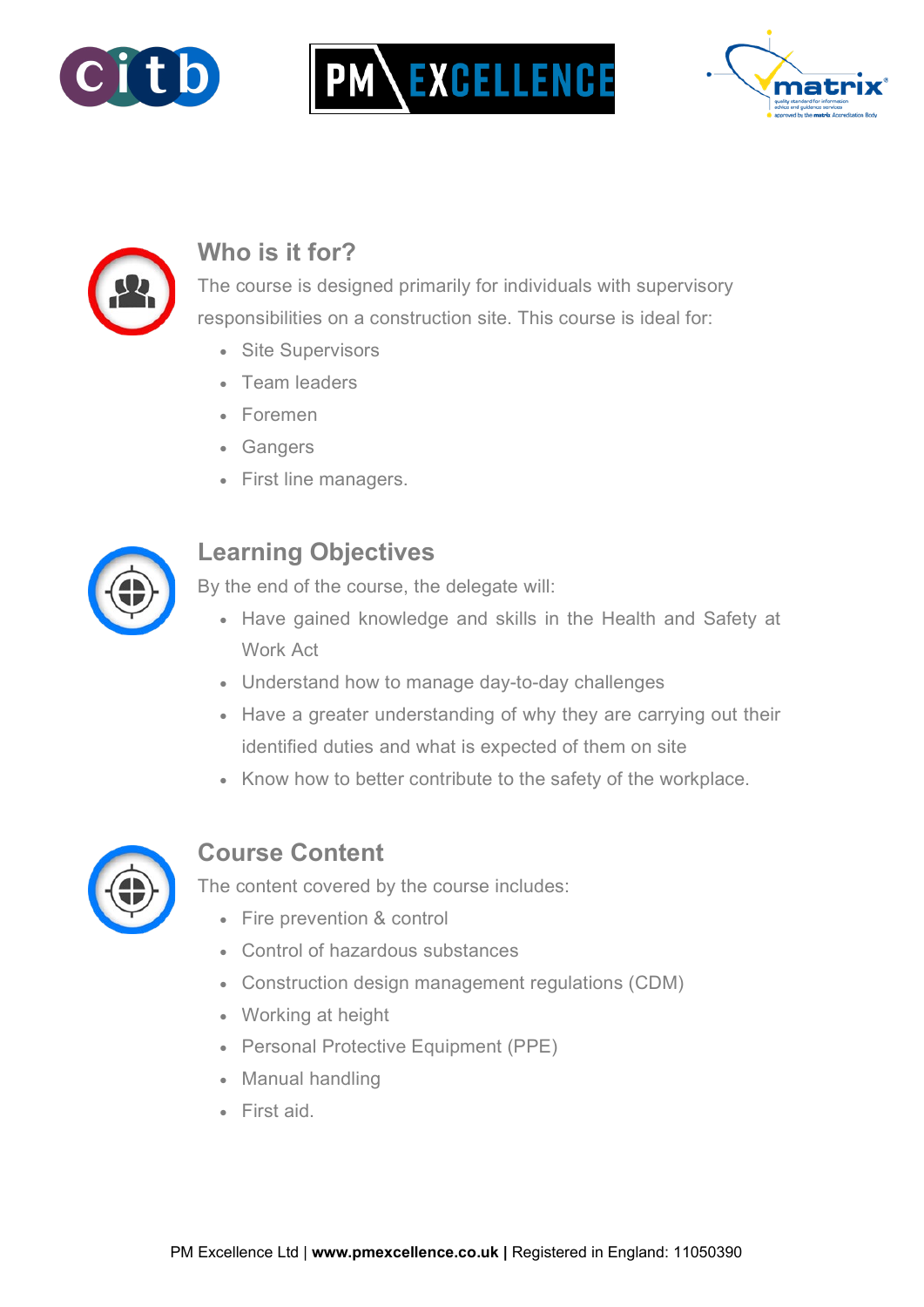

# **EXCELLENCE**





### **Pre-requisites**

The following pre-requisites are mandatory:

- To be able to read, write and understand English to a good level. Please contact us if you have any concerns in this area.
- You will need to provide a valid photographic ID on all days of the training such as a copy of your passport or driving licence.



### **How is the SSSTS is assessed?**

Full attendance is mandatory. Delegates will attend an exam at the end of the training, consisting of 25 multiple-choice questions selected by CITB. Delegates are also required to contribute throughout the course and will need to complete a toolbox talk, case study exercise and trainer review.

The Site Management Safety Training Scheme needs to be taken again within the 5-year period through the SMSTS refresher course option. If this is not done, then the Site Management Safety Training Scheme will need to be taken again in full.



### **What is included in this course?**

- Highly experienced Instructor
- All courseware & classroom materials
- Assignments
- Multiple-choice exam
- CITB SSSTS Site Safety Plus certificate on passing exam.



#### **Group Courses**

Group courses can be delivered on-site at your premises or at a local venue. In-house training offers advantages over booking public courses including:

- Cost savings
- Avoidance of travel expenses
- Tailoring to meet specific needs.